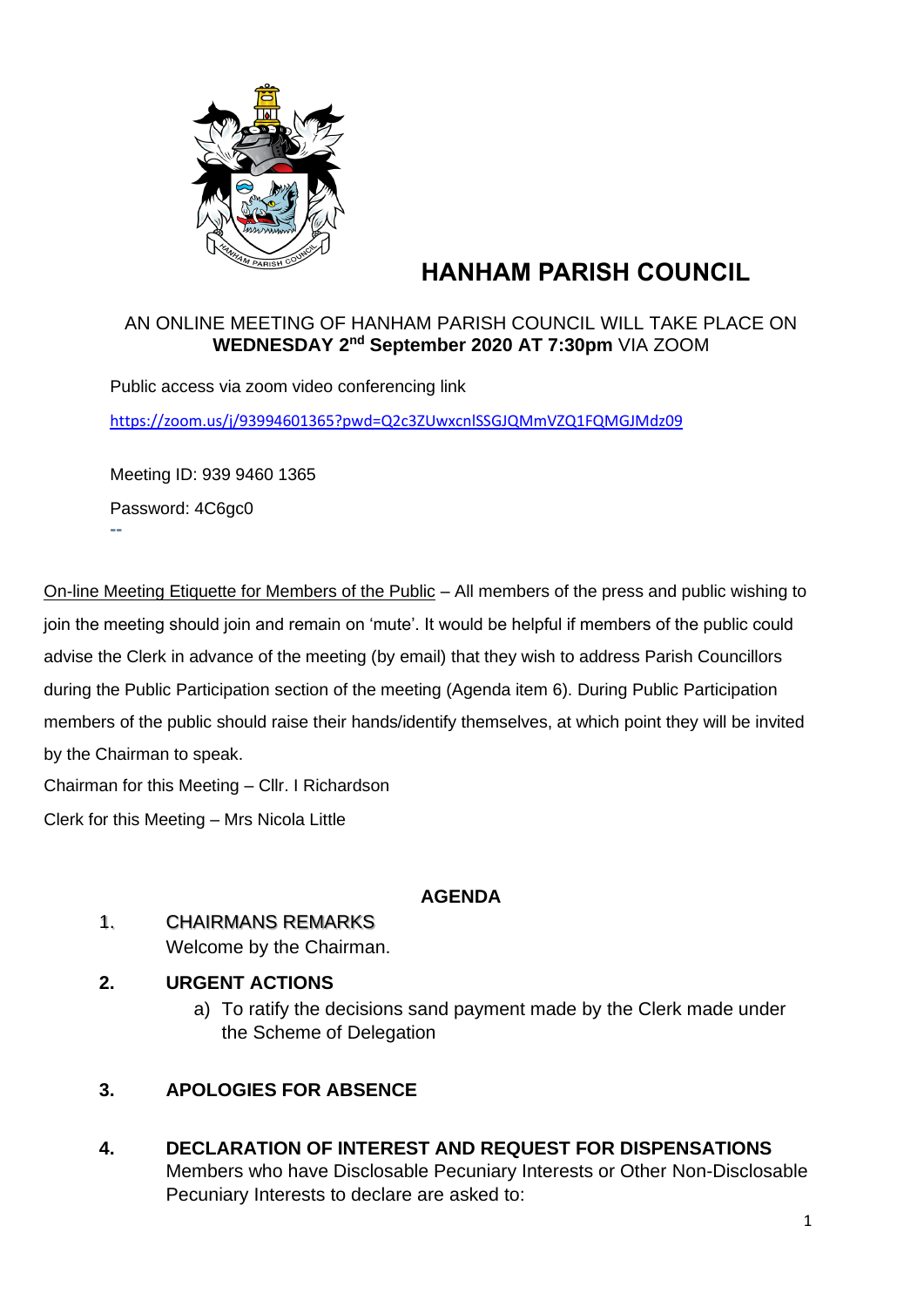- a) State the item number in which they have an interest
- b) State the nature of the interest

Please note if an interest of this nature is declared the Member will not be permitted to speak on the item and must leave the room for the duration of the debate and the vote on the item.

### **5. CONFIRMATION OF MINUTES**

To confirm the minutes of Full Council meeting held on 10<sup>th</sup> June 2020

#### **6. ADJOURNMENT FOR PUBLIC PARTICIPATION**

Any resident of the Hanham Parish area or persons affected by decisions taken by the Council may address this meeting (for no more than five minutes) to present a petition or make a statement. Anyone wishing to film/record the meeting should refer to the media policy prior to attendance at *[www.hanhampc.org.uk](http://www.hanhampc.org.uk/)*

- a) Items from the public
- b) Report from the District Councillors

## **7. RECONVENE MEETING**

#### **8. FINANCE**

a) To note the current balances of accounts

#### **9. REMEMBRANCE DAY 2020**

a) To discuss the wreath laying ceremony under Covid 19 restrictions.

#### **10. REFORM THE JOINT PARISH FORUM**

To consider the request from Oldland Parish Council to reform the Joint Parish Forum with neighbouring parish councils to jointly discuss measures to encourage cycling and walking as a sustainable transport initiative.

#### **11. LABURNUM ROAD CAR PARK**

To discuss the decision by South Glos Council to install Electric car charging points in Laburnum Road car park in Hanham.

## **12. SWIFT SPORT COACHING, SUMMER EVENTS**

Chair to report on the success of the Swift Sport Coaching Sessions

#### **13. MEMBERS POINTS OF INFORMATION**

All matters to be notified to the Chair prior to the meeting.